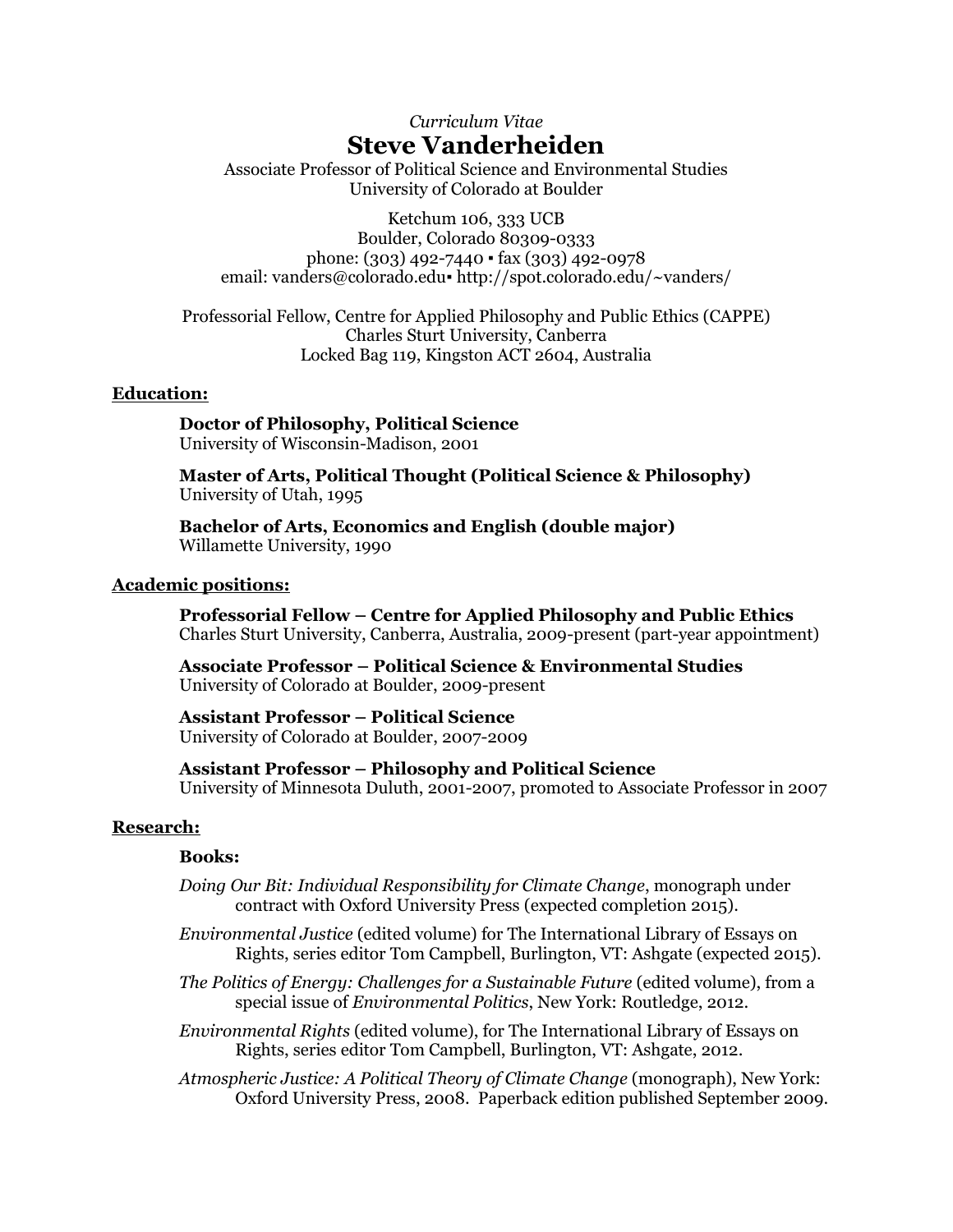Winner of the Harold and Margaret Sprout Award for best book on global environmental politics, International Studies Association, 2009.

Editor's Pick, *Choice* (November 2008)

*Political Theory and Global Climate Change* (edited volume), Cambridge, MA: The MIT Press, 2008. Translated into Chinese (2010).

# **Refereed articles:**

- "The Obligation to Know: Information and the Burdens of Citizenship," forthcoming in *Ethical Theory and Moral Practice* (2015).
- "Justice and Climate Finance: Differentiating Responsibility in the Green Climate Fund," forthcoming in *The International Spectator* (expected 2015).
- "Climate Change and Free Riding," forthcoming in *The Journal of Moral Philosophy* (published online in April 2014; awaiting journal issue assignment).
- "What Justice Theory and Climate Change Politics can Learn from Each Other," *PS: Political Science and Politics* 46, no. 1 (2013) (symposium on political theory and climate change, edited by Thom Brooks).
- "Coaxing Climate Policy Leadership," *Ethics and International Affairs* 26, no. 4 (2012): 463-79.
- "'If Equity's In, We're Out': Scope for Fairness in the Next Global Climate Agreement," with Jonathan Pickering and Seumas Miller, *Ethics and International Affairs* 26, no. 4 (2012): 423-43.
- "Confronting Risks: Regulatory Responsibility and Nuclear Energy," *Environmental Politics* 20, no. 5 (September 2011): 650-667.

reprinted in: *The Politics of Energy: Challenges for a Sustainable Future*, ed. by S. Vanderheiden (Routledge, 2012).

- "Globalizing Responsibility for Climate Change," *Ethics and International Affairs* 25, no. 1 (Spring 2011): 65-84.
- "Ethically Responsible Leisure? Promoting Social and Environmental Justice through Ecotourism," (with M. Sisson), *Environmental Philosophy* 7, no. 2 (2010): 1-15.
- "Distinguishing Mitigation and Adaptation," *Ethics, Place and Environment* 12, no. 3 (October 2009): 283-86.
- "Allocating Ecological Space," *Journal of Social Philosophy* 40, no. 2 (Summer 2009): 257-75.
- "Two Conceptions of Sustainability," *Political Studies* 56, no. 2 (June 2008): 435-55.

reprinted in: *Sustainability: Collected Essays*, ed. by T. Campbell and D. Mollica (London: Ashgate, 2009).

"Radical Environmentalism in an Age of Antiterrorism," *Environmental Politics* 17, no. 2 (April 2008): 299-318.

reprinted in *Environmentalism in the United States: Changing Conceptions of Activism*, ed. by D. Schlosberg and E. Bomberg (New York: Routledge, 2008).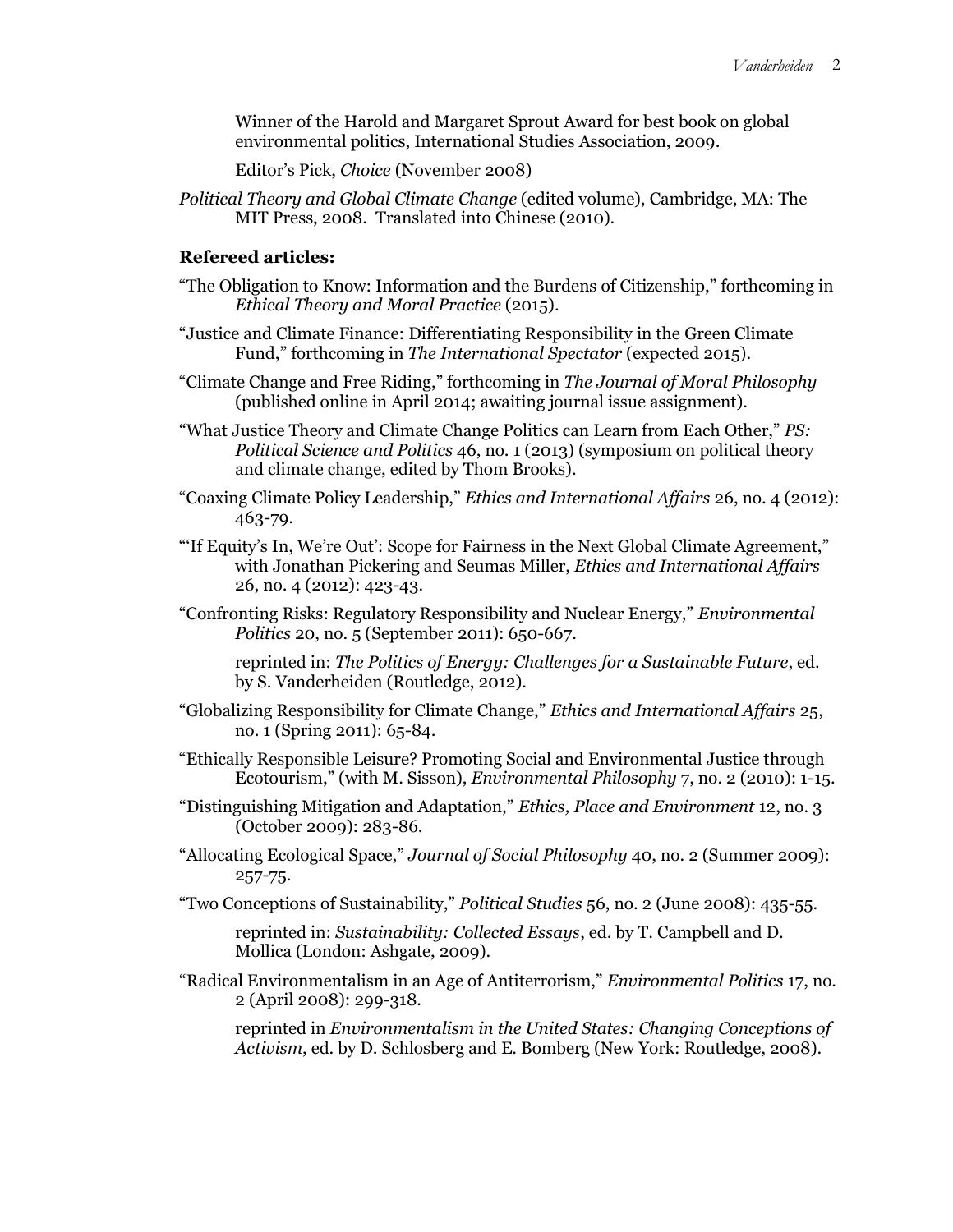- "Climate Change and the Challenge of Moral Responsibility," *Journal of Philosophical Research* (2007 special issue on "Ethics and the Life Sciences," ed. by Fred Adams): 85-92.
- "Conservation, Foresight, and the Future Generations Problem," *Inquiry* 49, no. 4 (August 2006): 337-52.
- "Two Shades of Green: Food and Environmental Sustainability," *Environmental Ethics* 28, no. 2 (Summer 2006): 129-45.
- "Assessing the Case against the SUV," *Environmental Politics* 15, no. 1 (February 2006): 23-40.
- "Eco-Terrorism or Justified Resistance? Radical Environmentalism and the 'War on Terror'," *Politics & Society* 33, no. 3 (September 2005): 425-47.

reprinted in: *Terrorism in Perspective*, ed. by Sue Mahan and Pamala Griset (Thousand Oaks, CA: Sage Publications, 2007).

- "Missing the Forest for the Trees: Justice and Environmental Economics," *Critical Review of International Social and Political Philosophy* 8, no. 1 (March 2005): 51-69.
- "Knowledge, Uncertainty, and Responsibility: Responding to Climate Change," *Public Affairs Quarterly* 18 (April 2004): 141-58.
- "Justice in the Greenhouse: Climate Change and the Idea of Fairness," *Social Philosophy Today* vol. 19 (2004): 89-101*.*
- "Rousseau, Cronon, and the Wilderness Idea," *Environmental Ethics* 24, no. 2 (Summer 2002): 169-88*.*
- "Habitat Conservation Plans and the Promise of Deliberative Democracy," *Public Integrity* 3, no. 3 (Summer 2001): 205-20.
- "Why the State Should Stay Out of the Wedding Chapel," *Public Affairs Quarterly* 13 (April 1999): 175-89.

# **Book chapters:**

- "Informational Approaches to Climate Justice," in *The Ethics of Climate Governance*, eds. C. McKinnon and A. Maltais (Rowman & Littlefield, 2015).
- "Environmental and Climate Justice," in *Oxford Handbook of Environmental Political Theory*, eds. C. Hall and T. Gabrielson (New York: Oxford, 2015).
- "Human Rights and the Environment," in *Oxford Handbook of Environmental Ethics*, ed. by Allen Thompson (Oxford University Press, 2015).
- "International Justice: Rights and Obligations of States," in *Routledge Handbook of Global Environmental Politics*, ed. by Paul G. Harris (Routledge, 2014).
- "Justice and Sustainability: Inseparable Imperatives?" in *Teaching Sustainability: Perspectives from the Humanities and Social Sciences*, ed. by W. Peterson Boring and W. Forbes (SFA Press/Texas A&M Press, 2013).
- "Human Rights, Human Security, and Climate Change," in *Handbook on Climate Change and Human Security*, ed. by Marco Grasso (Edward Elgar, 2013).
- "Introduction: Environmental Rights," in *Environmental Rights*, for International Library of Essays on Rights series, ed. by S. Vanderheiden (Ashgate, 2012).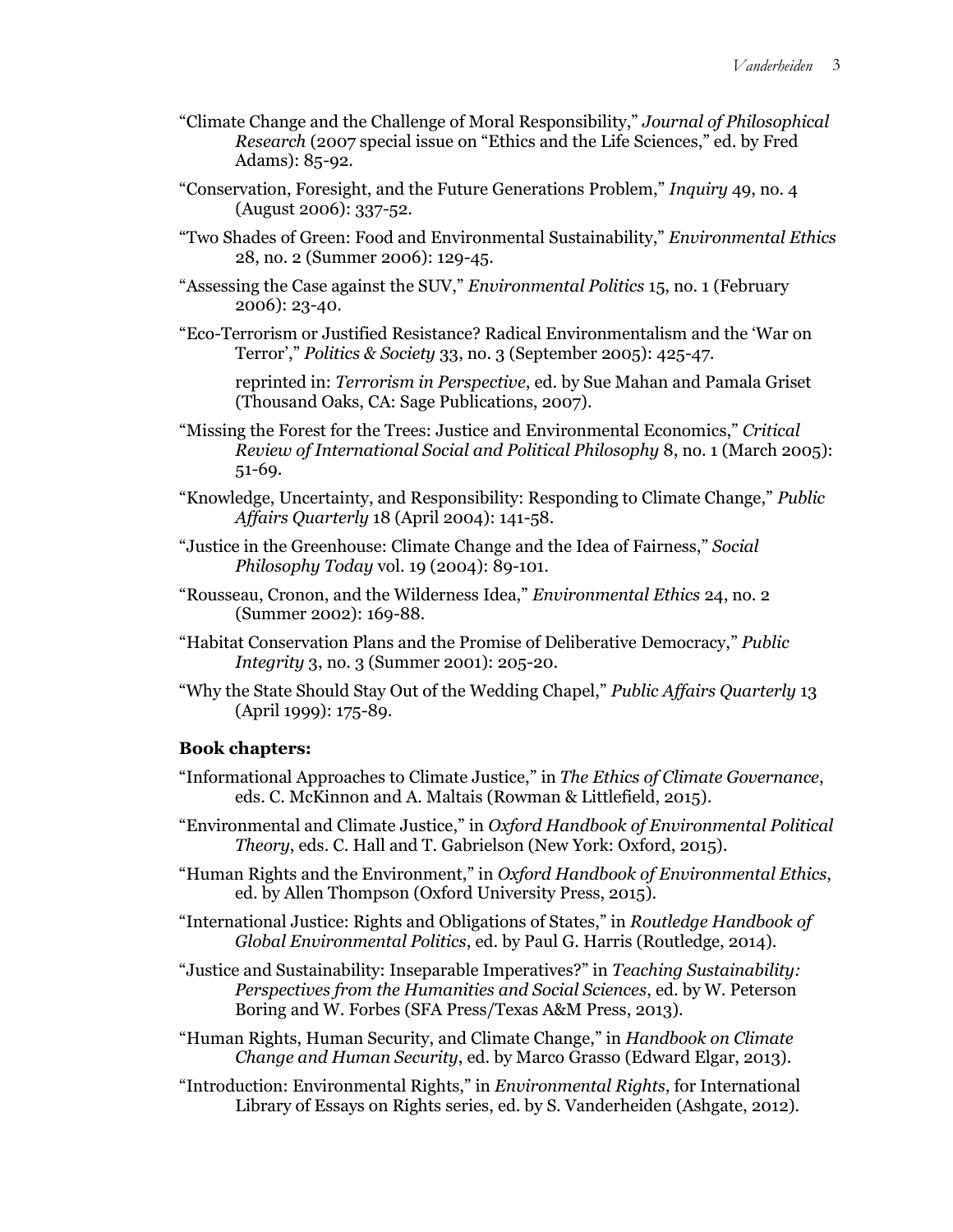- "Leadership, Moral Authority, and Global Climate Change," in *Leadership and Global Justice*, ed. by D. Hicks and T. Williamson (Palgrave Macmillan, 2012).
- "Climate Justice as Globalized Responsibility," in *Ethics and Global Environmental Policy: Cosmopolitan Conceptions of Climate Change*, ed. by Paul Harris (Edward Elgar, 2011).
- "Climate Change and Collective Responsibility," in *Compatibilist Responsibility: Beyond Free Will and Determinism*, ed. by N. Vincent, I. van de Pol and J. van den Hoven (Springer, 2011).
- "Environmental Theories," in *Philosophies and Theories for Advanced Nursing Practice*, ed. by J. Butts and K. Rich (Sudbury, MA: Jones & Bartlett, 2011).
- "Climate Change and Intergenerational Responsibility," in *Moral Ground*, ed. by Kathleen Dean Moore and Michael Nelson (San Antonio, TX: Trinity University Press, 2010).
- "Introduction," in *Political Theory and Global Climate Change*, ed. by S. Vanderheiden (Cambridge: The MIT Press, 2008).
- "Climate Change, Environmental Rights, and Emissions Shares," in *Political Theory and Global Climate Change* (Cambridge, MA: The MIT Press, 2008).
- "*America (The Book)*: Textbook Parody and Democratic Theory," in *The Daily Show and Philosophy*, ed. by Jason Holt (Malden, MA: Blackwell, 2007).

expanded version to be published in *The Daily Show and Philosophy, Ultimate Edition* (Malden, MA: Blackwell, 2013).

## **Miscellaneous publications:**

- "Common But Differentiated Responsibility," in *The Essential Guide to Global Environmental Governance*, eds. Jean-Frédéric Morin and Amandine Orsini (New York: Routledge), pp. 31-34.
- "Conflating adaptation and compensation in the 'loss and damage' mechanism?" (800 word essay on COP19), in *The European Magazine* (2013).
- "Common but Differentiated Responsibilities" (1100 words), entry in *Essential Concepts in Global Environmental Governance*, ed. by Amandine Orsini (Routledge/Earthscan, 2014).
- "Climate Change Mitigation: A Problem of Injustice" (1300 words), *World Social Science Research 2013* (UNESCO International Social Science Council).
- "Introductory Note: Safeguarding Fairness in Global Climate Governance," with Jonathan Pickering, *Ethics & International Affairs* 26, no. 4 (2012): 421-22.
- "International Regimes" (1000 words), entry in *The Encyclopedia of Political Thought*, ed. by Michael Gibbons (Wiley-Blackwell, 2013).
- "The Politics of Energy: An Introduction," *Environmental Politics* 20, no. 5 (September 2011): 607-16.

reprinted in: *The Politics of Energy: Challenges for a Sustainable Future*, ed. by S. Vanderheiden (Routledge, 2012).

"Ethics Beats Self-interest in Carbon Tax Debate" (800 word invited Op-Ed), *The Conversation*, 23 March 2011, online at http://theconversation.edu.au/.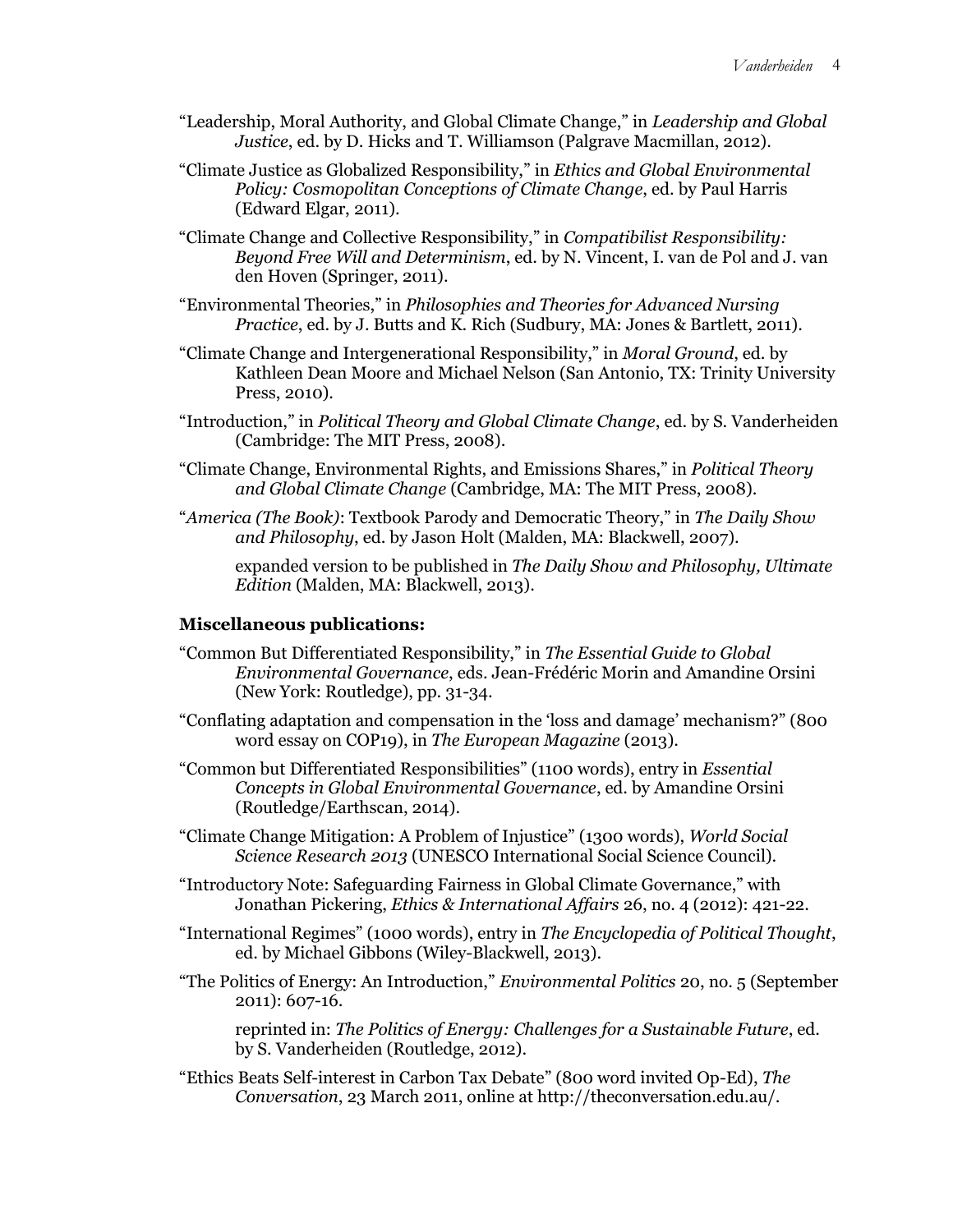- "Rethinking Environmentalism: Beyond Doom and Gloom" (2700 word review essay on Princen, *Treading Softly*; Wapner, *Living Through the End of Nature*, and Schor, *Plentitude*), *Global Environmental Politics* 11, no. 1 (2011): 108-113.
- "Inculcating an Ethic of Responsibility for Climate Change" (2000 words), Public Issues Forum proceedings, University of Toronto Centre for Ethics (2010).
- "Climate Change and Cosmopolitan Citizenship," *People and Place* (online journal), vol. 1, issue 2 (April 2009), online at http://www.peopleandplace.net/.
- "Consumer Ethics and Consumption" (3000 words), entry in *Green Ethics and Philosophy, ed. by Julie Newman (Sage Reference Series on Green Society:* Toward a Sustainable Future, 2011), pp. 88-93.
- "Climate Change," and "Obligations to Future Generations," and "Environmental Racism" (1000 words each), entries in the *Encyclopedia of Global Justice*, ed. by Deen K. Chatterjee, Springer (2010).

#### **Book reviews:**

- Review of Paul G. Harris' *What's Wrong with Climate Politics and How to Fix It*, in *Resilience* 2, no. 2 (2014): 131-33.
- Review of Lucas F. Johnston's *Religion and Sustainability: Social Movements and the Politics of the Environment*, in *Politics & Religion* 6, no. 3 (2013): 686-89.
- Review of Stephen Gardiner's *A Perfect Moral Storm: The Ethical Tragedy of Climate Change*, in *Environmental Ethics* 34, no. 3 (2012): 331-32.
- Review of George Kateb's Human Dignity, in *Contemporary Political Theory* 11, no. 4 (2012): 8-10.
- Review of R. Hiskes' *The Human Right to a Green Future* and Posner and Weisbach's *Climate Change Justice*, in *Perspectives on Politics* 9, no. 1 (2011): 133-35.
- Review of James Gustave Speth's *The Bridge at the End of the World: Capitalism, the Environment, and Crossing from Crisis to Sustainability*, in *Global Environmental Politics* 9, no. 3 (August 2009): 143-45.
- Review of Peter Dauvergne's *The Shadows of Consumption: Consequences for the Global Environment*, in *Perspectives on Politics* 7, no. 1 (March 2009): 223-24.
- Review of Peter Oosterveer's *Global Governance of Food Production and Consumption: Issues and Challenges*, in *Global Environmental Politics* 8, no. 3 (August 2008): 161-63.
- Review of *Neoliberal Environments: False Promises and Unnatural Consequences*, ed. by N. Heynen, J. McCarthy, S. Prudham, and P. Robbins, in *Environmental Ethics* 31, no. 1 (Spring 2009).
- Review of Steven Cohen's *Understanding Environmental Policy*, in *Environmental Ethics* 29, no. 4 (Winter 2007): 443-44.
- Review of *A Political Space: Reading the Global through Clayoquot Sound*, ed. by Warren Magnusson and Karena Shaw, in *Perspectives on Politics* 2, no. 2 (March 2004): 205-6.
- Review of Peter Singer's *One World: The Ethics of Globalization*, in *Environmental Ethics* 26, no. 2 (Summer 2004): 209-12.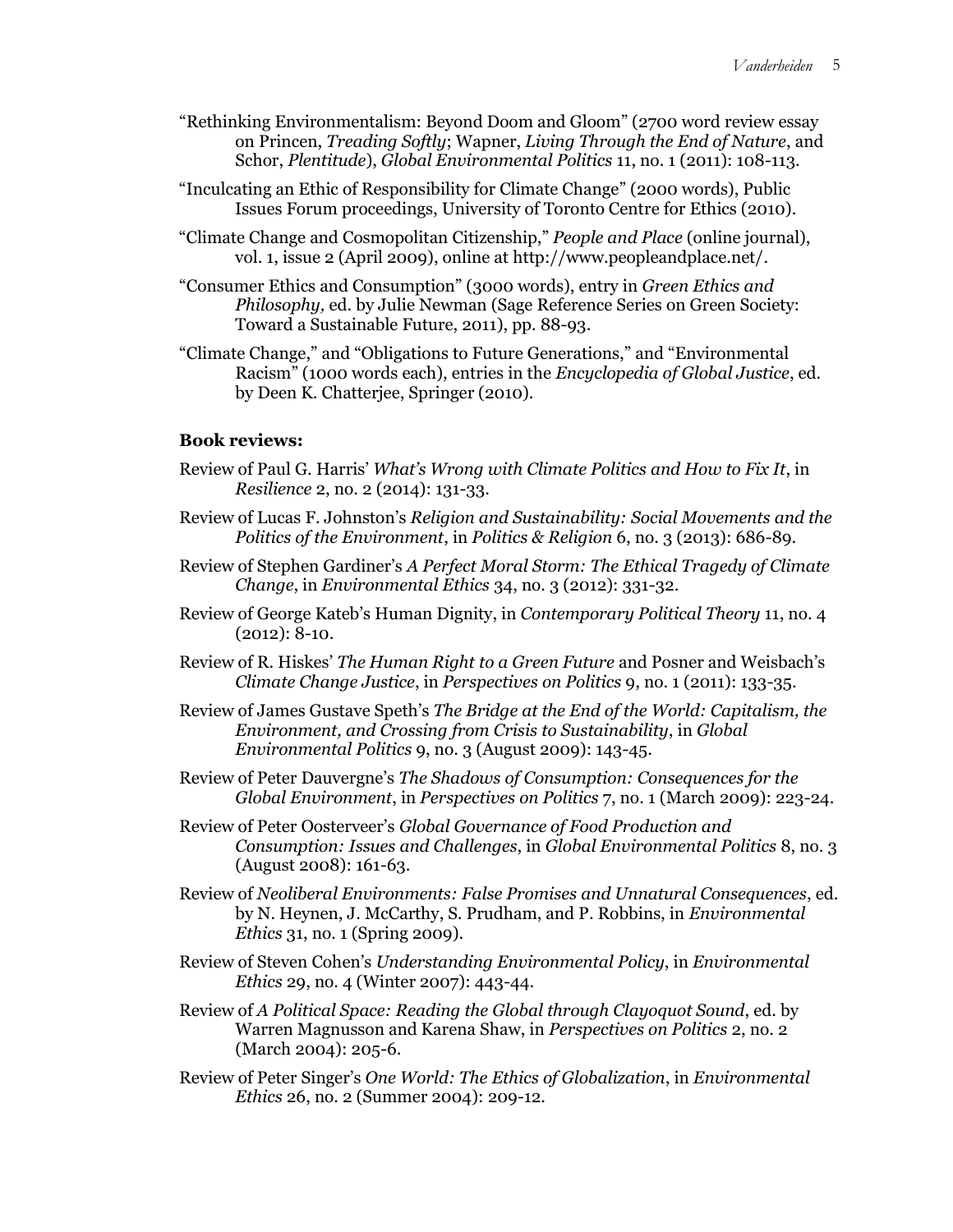Review of Louis Pojman's *Moral Philosophy: A Reader*, in *Teaching Philosophy* 26, no. 3 (September 2003): 313-15.

### **Short book reviews:**

- Review of Rebecca Kingston's *Public Passion: Rethinking the Grounds for Political Justice*, in *Choice* (April 2012).
- Review of Richard W. Miller's *Globalizing Justice*, in *Choice* (March 2011).
- Review of Dustin E. Howes' *Toward a Credible Pacifism: Violence and the Possibilities of Politics*, in *Choice* (July 2010).
- Review of David Lewis Schaefer's *Illiberal Justice: John Rawls vs. The American Political Tradition*, in *Choice* (September 2007).
- Review of Donald Liddick's *Eco-terrorism: Radical Environmental and Animal Liberation Movements*, in *Choice* (April 2007).
- Review of Alan Dershowitz's *Rights From Wrongs: A Secular Theory of the Origins of Rights*, in *Choice* 42 (September 2005).
- Review of Robyn Eckersley's *The Green State: Rethinking Democracy and Sovereignty*, in *Choice* 42, issue 6 (February 2005): 1093.
- Review of *From Liberal Values to Democratic Transition*, ed. by Ronald Dworkin, in *Choice* 41, issue 11/12 (July 2004): 2124.
- Review of *Human Nature and Public Policy: An Evolutionary Approach*, ed. by Somit and Peterson, in *Choice* 41, issue 8 (April 2004): 1542.
- Review of Joel Kassiola's *Explorations in Environmental Political Theory*, in *Choice* 40, issue (July/August 2003): 1980.
- Review of Meir Dan-Cohen's *Harmful Thoughts: Essays on Law, Self, and Morality*, in *Choice* 40, issue (January 2003): 902.
- Review of Charles W. Anderson's *A Deeper Freedom: Liberal Democracy as an Everyday Morality*, in *Choice* 39, issue (December 2002): 707.

#### **Invited talks:**

- "Climate Change as Ecological Disaster, Global Injustice, or Something Else?," UCSB Symposium on Disaster and Climate Change, sponsored by UCSB Literature & Environment Center (organized by Christopher Walker), May 16, 2014.
- "Wielding Human Rights Against Climate Change," 4th International Conference on Human Rights Education, Soochow University, Taipei, 21-26 November 2013.
- "Global Environmental Justice: Embedding Norms in Institutions," workshop on *Global Environmental Justice*, University of Bremen (Germany), organized by K. Dingwerth, I. Lehmann and D. Moellendorf, April 26-27, 2013.
- "Justice, Climate Change, and International Cooperation," UC-Santa Barbara Political Science department (organized by Eric Smith), February 28, 2013.
- "Coaxing Climate Policy Leadership," University of Utah Political Science department (organized by Howard Lehman), Salt Lake City, UT, November 9, 2012.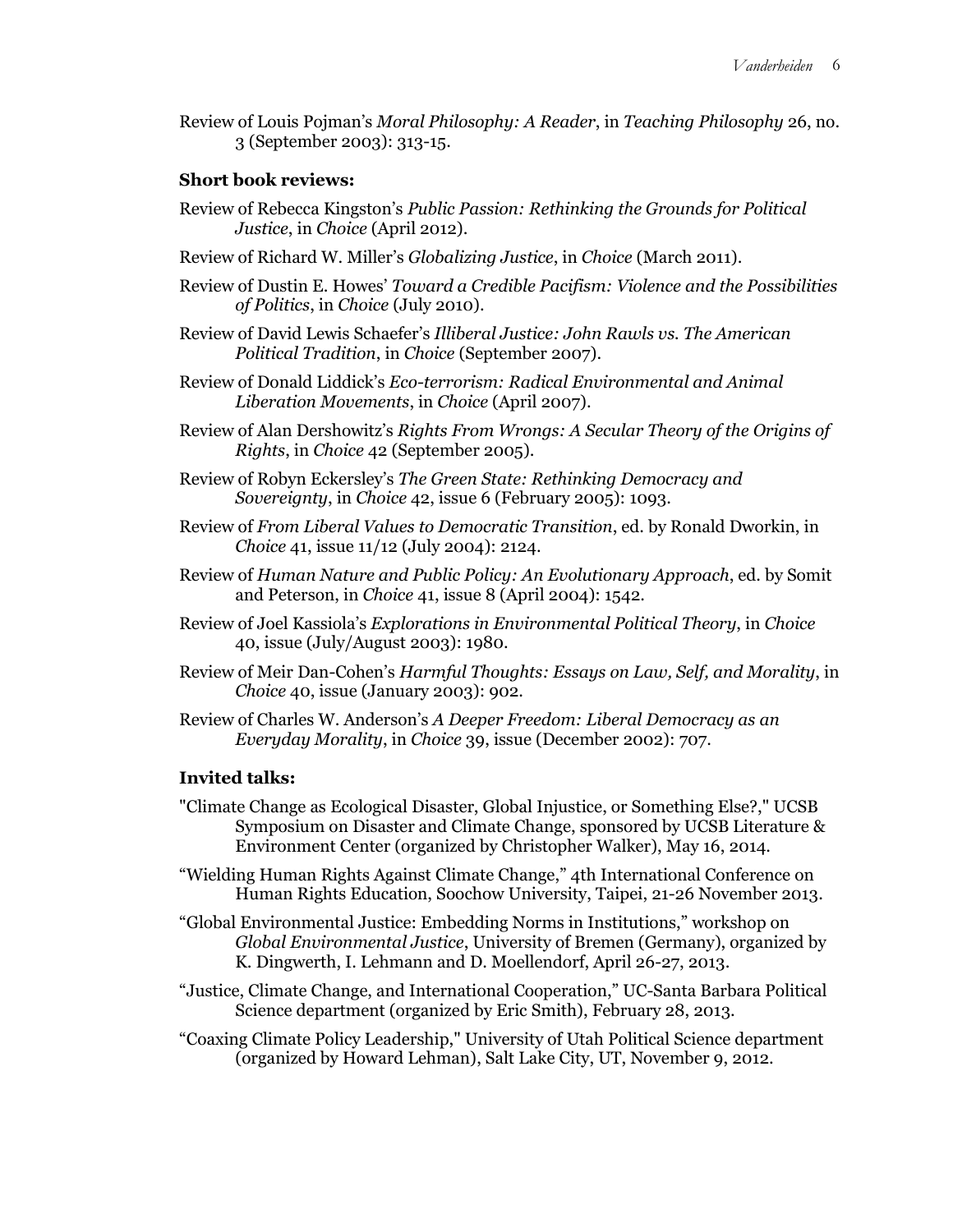- "Equity and Accountability in Climate Change Adaptation," Centre for Applied Philosophy and Public Ethics (CAPPE) Public Lecture Series talk, Australian Centre for Christianity and Culture, Barton, ACT, Australia, July 26, 2012.
- "Human Rights and Food Security," Charles Sturt University Institute for Land, Water, and Society lecture, Albury, NSW, Australia, July 10, 2012.
- "Food, Human Rights, and Climate Change: An Impossible Combination?, " keynote address for E.H. Graham Centre workshop on Animal Welfare and Agricultural Ethics, Charles Sturt University, Wagga Wagga, NSW, Australia, June 7, 2012.
- "Leadership and Accountability in International Climate Governance," Brown University Department of Environmental Studies (organized by Timmons Roberts), Providence, RI, February 2, 2012.
- "Individualizing Responsibility for Climate Change," *Just Global Climate Governance Workshop*, The Australian National University, Canberra, June 30, 2011.
- "Equity and Responsibility in International Climate Policy," *Environmental Ethics Symposium*, Utah Valley University (organized by David Keller), April 7, 2011.
- "Climate Change and Development," *South Asia Forum*, University of Utah Philosophy Department (organized by Deen Chatterjee), April 6, 2011.
- "Leadership, Moral Authority, and Global Climate Change," *Jepson Leadership Colloquium*, University of Richmond (organized by Doug Hicks and Thad Williamson), January 28-29, 2011.
- "Inculcating an Ethic of Responsibility for Climate Change," *Public Issues Forum* through the U. of Toronto Centre for Ethics, University of Toronto (organized by Melissa Williams), April 26, 2010.
- "Climate Justice at COP-15 and Beyond," Centre for Applied Philosophy and Public Ethics, Australian National University, Canberra, ACT, Australia (organized by Seumas Miller), November 25, 2009.
- "Justice and Global Climate Change," Institute for Ethics and Public Affairs, San Diego State University (organized by Darrel Moellendorf), October 26, 2009.
- "Political Theory Perspectives on U.S. Climate Policy," for the *Committee on America's Climate Choices*, National Academy of Science, Irvine, CA, August 31, 2009.
- "Climate Change and Collective Responsibility" (keynote talk), *Moral Responsibility: Neuroscience, Organization & Engineering* conference, Centre for Ethics and Technology, TU Delft, Netherlands, August 2009.
- "Justice, Responsibility and Climate Change," Department of Politics and International Relations, University of Oxford (organized by Simon Caney), May 19, 2009.
- "Justice and Global Climate Change," presented at the UC-San Diego Political Theory Colloquium (organized by Alan Houston), La Jolla, CA, May 11, 2009.
- "Climate Change and Environmental Rights," presented at the University of Chicago conference entitled *Does the Environment Have a Right? Critical Perspectives on Environmentalism and the Left*, May 9, 2009.
- "Environmental Degradation as a Human Rights Issue," *Ideas Matter* lecture series, Oregon State University (organized by K. Moore), Corvallis, OR, March 5, 2009.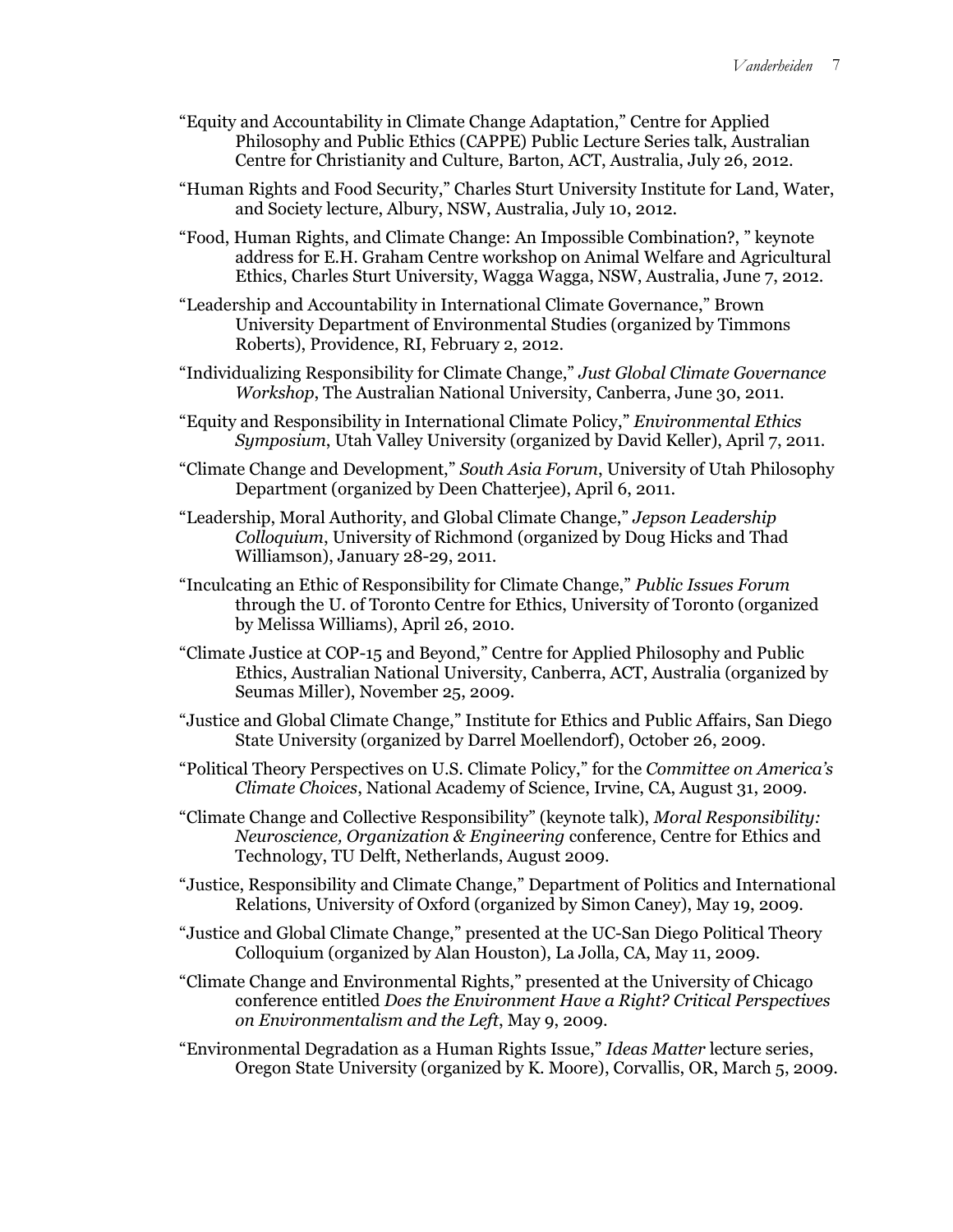- "Political Theory of Global Climate Change," presented at the Stanford Humanities Workshop (organized by Narasimha Rao), Palo Alto, CA, January 8, 2009.
- "Eco-Terrorism? Radical Environmentalism and the 'War on Terror'," Virginia Commonwealth Colloquium series, November 2004.

#### **Recent conference and campus presentations:**

| APSA: American Political Science Association       | APT: |
|----------------------------------------------------|------|
| <b>MPSA: Midwest Political Science Association</b> | WPS  |
|                                                    |      |

Association for Political Theory A: Western Political Science Association

- "Human Rights, Global Justice, or Historical Responsibility? Three Potential Appeals," presented at the APT annual meeting, Madison, WI, October 16-18, 2014.
- "Transparency and Responsibility: Information and Environmental Citizenship," presented at the WPSA annual meeting, Seattle, WA, April 17-19, 2014.
- "Responsibility for Knowing: Information and the Burdens of Citizenship," presented at the 2013 APT annual meeting, Nashville, TN, October 10-12, 2013.
- "Global Justice and Natural Resources: Three Potential Appeals," Wagga Philosophy Seminar, CSU Wagga Wagga, August 8, 2013.
- "Global Justice and Natural Resources: Three Potential Appeals," CAPPE seminar talk, Canberra, ACT, July 31, 2013.
- Expert Workshop on *Power, Equity & Accountability in Global Climate Change Governance*, World Bank, Washington DC, May 22, 2013.
- "Product Carbon Footprint Labels and the Prospects for Informational Governance," presented at the WPSA annual meeting, Hollywood, CA, March 28-30, 2013.
- "Justice and Accountability in Climate Change Adaptation," University of Sydney Symposium on "Vulnerability, Adaptation, and Climate Justice" (organized by David Schlosberg), Sydney, NSW, Australia (by video link), August 21, 2012.
- "Eco-labels and Online Inventories: Informational Approaches to Environmental Protection," International Conference on Culture, Politics, and Climate Change," Boulder, CO, September 15, 2012.
- "Demands for Justice upon Stilts? Wielding Human Rights against Climate Change," Centre for Applied Philosophy and Public Ethics (CAPPE) seminar, Barton, ACT, Australia, August 1, 2012.
- "Climate Change and Human Rights," Charles Sturt University Philosophy Seminar, Wagga Wagga, NSW, Australia, July 24, 2012.
- "Access to Food: Bridging Food Justice and Food Security," E.H. Graham Centre workshop on Animal Welfare and Agricultural Ethics, Charles Sturt University, Wagga Wagga, NSW, Australia, June 7, 2012.
- "Information, Norm Transformation, and Transition to a Low-Carbon Society," presented at the International Studies Association annual meeting, San Diego, CA, April 1-4, 2012
- "Eco-labels and Online Inventories: Informational Approaches to Environmental Protection," presented at the Western Political Science Association annual meeting, Portland, OR, March 22-24, 2012.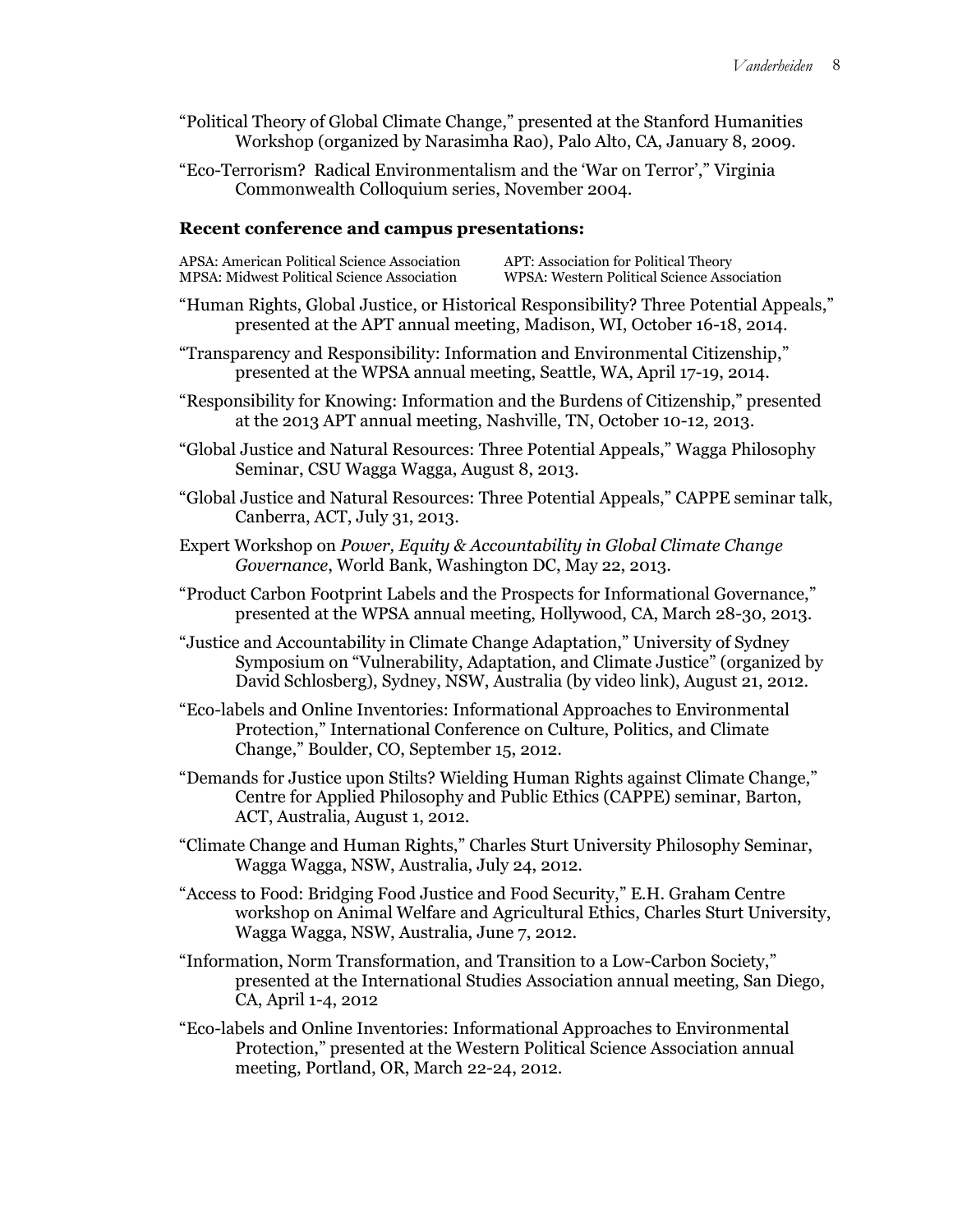- "Individualizing Responsibility for Global Climate Justice," presented at the APT annual meeting, South Bend, IN, October 13-15, 2011.
- Roundtable on Global Democracy and Global Justice, Conference on Global Democracy (organized by J. Dryzek), The Australian National University, August 4-5, 2011.
- "Climate Change and Cooperation," Charles Sturt University Philosophy Seminar, Wagga Wagga, NSW, Australia, August 2, 2011.
- "Climate Change and the Burdens of Leadership," Centre for Applied Philosophy and Public Ethics Colloquium, The Australian National University, June 6, 2011.
- "'Private' Agents in Public Roles: The Challenges of Equity, Accountability, and Coordination in Non-state Governance" (with B. Bernhardt), presented at the Earth Systems Governance annual meeting, Fort Collins, CO, May 16-19, 2011.
- "Taking Responsibility as Consumers and Citizens: Individual Responses to Environmental Crises," for APSA meeting, Washington DC, September 2010.
- "Equity vs. Security: Competing Frames for Theorizing Climate Impacts in Australia," E.H. Graham Centre for Agricultural Security lecture, Charles Sturt University, Wagga Wagga NSW, May 2010.
- "Living Green and Living Well: Climate Change and the Low-Carbon Imaginary," presented at the WPSA annual meeting, San Francisco, April 2010.
- "Climate Justice Beyond the State," presented at the International Studies Association annual meeting, New Orleans, February 2010.
- "Climate Justice as Globalized Responsibility," presented at the European Consortium on Politics Research conference, Potsdam, Germany, September 10-12, 2009.
- "Citizens and Consumers: Individual Responsibility for Sustainability," presented at the *From the Local to the Global: International Sustainability Conference*, Villanova, PA, April 23-26, 2009.
- "Challenges for a Sustainable Risk Society: The Case of Nuclear Energy," presented at the WPSA annual meeting, Vancouver BC, March 19-21, 2009.
- "Cultivation or Conservation? Competing Imperatives for Land Use," presented at the CU-Boulder ENVS colloquium series, April 1, 2009
- "Intergenerational Cosmopolitanism: Maintaining Justice along Two Dimensions," presented at the APT annual meeting, Middletown, CT, October 9-12, 2008.
- "Climate Policy, National Liability, and Collective Responsibility," presented at the North American Society for Social Philosophy annual meeting, Portland, OR, July 17-19, 2008.
- "Consuming Democracy: Purchasing the Forum at the Market," presented at the MPSA annual meeting, Chicago, April 2008.
- "Green Consumerism: Saving the World at the Cash Register?" presented at the WPSA annual meeting, San Diego, March 2008.
- "Justice and Global Climate Change," presented through the Center for Values and Social Policy colloquium series, University of Colorado, November 9, 2007.
- "Holding Nations Responsible: Climate Change and Collective Responsibility," presented at the "Environment, Energy, Ethics: Science and Responsibility for the 21st Century" conference, Newark, DE, September 21-23, 2007.